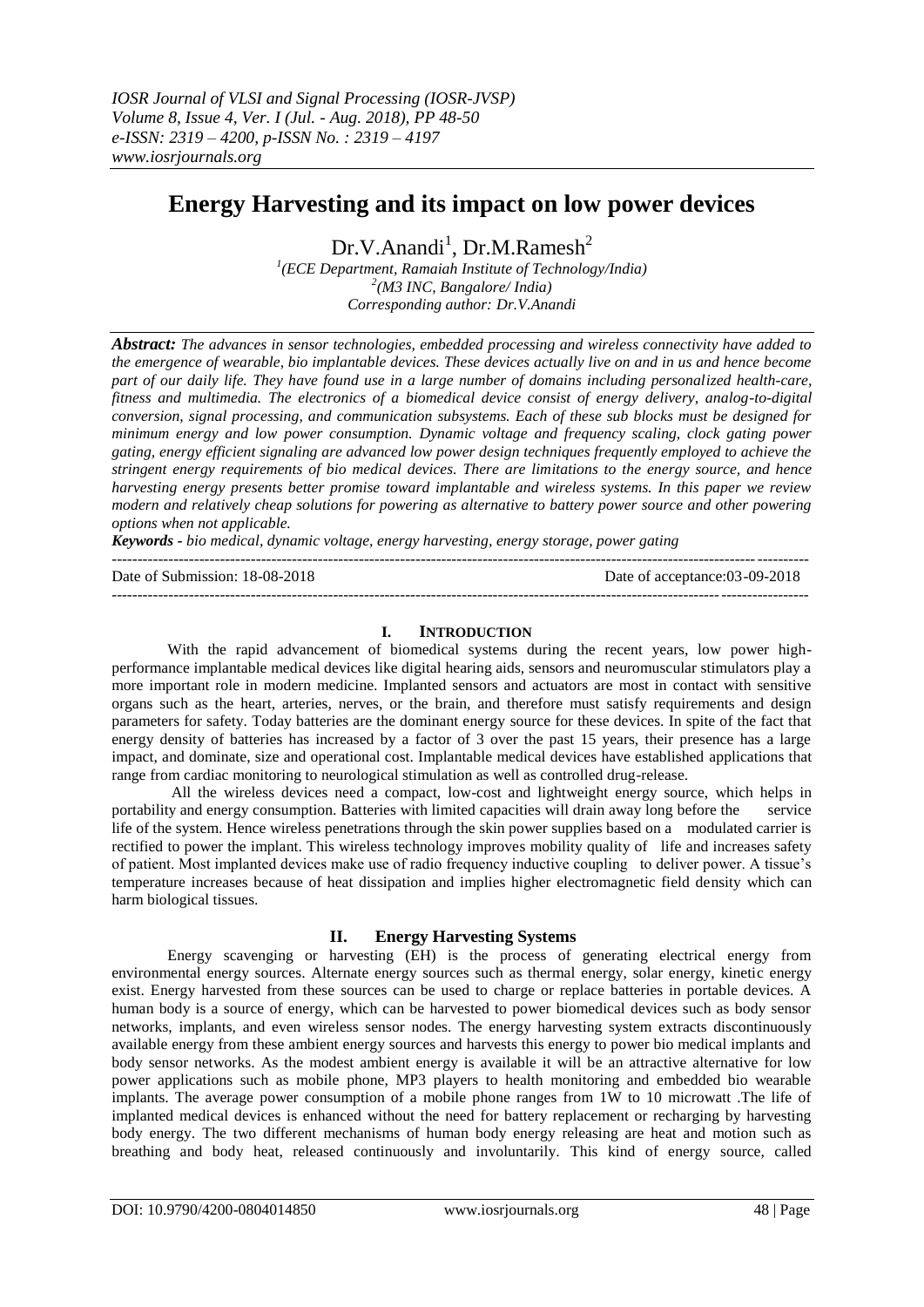involuntary, does not require a conscious action. Voluntary energy sources, such as spontaneous activities, walking, jumping depend on the human to provide the energy and can generate a larger amount of energy.

| Device type          | Power consumption | Energy autonomy |  |
|----------------------|-------------------|-----------------|--|
| Smart phone          | ١W                | 5h              |  |
| MP3 Player           | 50mW              | 15 <sub>h</sub> |  |
| Hearing aid          | 1 <sub>m</sub> W  | 5days           |  |
| Wireless sensor node | 100uW             | vears           |  |
| Quartz watch         | 5uW               | 5 vears         |  |
|                      |                   |                 |  |

**TABLE II.** Comparison of energy requirement of battery operated systems [3]

Depending upon the nature of the harvester, the characteristics of electrical variables like output voltage and current can vary. To either power the system directly or to charge an energy storage device a very high enough voltage is needed. There are many systems which include analog and mixed mode components like wireless sensor node which are sensitive to power supply noise. Therefore, Linear Voltage regulators are used to reduce the gap between the supply and the need. Inspite of their low conversion efficiency and dissipation of heat linear regulators supply stable power and noiseless output which are required by analog RF components. Digital systems make use of switching regulators such as buck, boost converters of higher efficiency. To supply power to an embedded system it is required to modify the output of the harvester. The output from the harvester is not always continuous and hence has to be stored. The storage element could be a rechargeable battery or a super capacitor. Rechargeable batteries such as nickel-metal hydride (NiMH), thin film batteries and Lithium-Ion (Li-Ion),are utilized as energy buffers for energy harvesting. The main factors for selecting the energy storage elements for energy harvesting applications include output voltage rating, capacity, energy density and power density.

#### **III. Energy Storage**

Devising power supplies with microenergy storage devices, in conjunction with energy harvesters to provide permanent power to for small, autonomous wireless systems is a challenge. For wireless micro devices typical power demands can vary, a few orders of magnitude from microwatts  $(\mu W)$  to milliwatts  $(mW)$ depending on the application. The need for a micropower source that can satisfy the power requirements of a wireless device is a latest research topic within the fields of micro fabrication, energy harvesting, and energy storage. Earliest high-power harvesting applications make use of NiMH battery technology with an output voltage of 1.2V[5]. These cells are very safe to use without causing safety hazard but have a high self discharge rate losing about 4%. Li-Ion batteries are well-suited for energy harvesting applications as well as for portable electronics. The output voltage is nominally 3.6V with operating voltage thresholds of 4.2V and 2.5V respectively. The capacity of single-cell Li-Ion batteries can be as low as 40mAh, making it suitable for a small form factor batteries. These cells suffer from safety hazards due to overcharging and hence need to utilize specialized circuits to monitor the battery voltage for various parameters like overvoltage, under voltage, over current, and over temperature conditions. Thin film batteries are fabricated using physical vapor deposition with output voltage and under voltage cutoff voltage of 4.2V and 3V, respectively. Because of the solid state nature of these batteries, they are generally considered safe and not a safety hazard. There are no safety hazards involved with these storage cells of limited capacity of 50uAh to 2.5mAh . Supercapacitors, also called ultracapacitors, are portable sized of high-value from mF to hundreds of farads for buffering transient energy . Supercapacitors do not have the aging and rate-capacity problems but have limited energy capacity and higher leakage, When the capacitor has reached its maximum breakdown voltage, the interface circuit must stop harvesting. The self-discharge of super capacitors is similar to that of Li-Ion batteries, but is more than that of thin film batteries. The main disadvantage of these capacitors is the reduced voltage tolerance [4]. As the electrodes are placed very close to each other, the breakdown of the electrolyte material can occur at voltages as low as 3V. For high-voltage applications, two or three capacitors are connected in series to increase the overall voltage rating. When a large number of capacitors are connected in series, special circuitry is required to balance the voltage across each of the capacitors.

| Device type                                             | <b>Battery</b> |           | <b>Super Capacitor</b> |  |  |
|---------------------------------------------------------|----------------|-----------|------------------------|--|--|
|                                                         | Li-ion         | Thin film |                        |  |  |
| Operating voltage (v)                                   | $3 - 3.70$     | 3.70      | 1.25                   |  |  |
| Energy density (Wh/I)                                   | 435            | $<$ 50    | 6                      |  |  |
| Specific energy (Wh/kg)                                 | 211            | $\leq$ 1  | 1.5                    |  |  |
| Self discharge rate at $20^{\circ}C(\% / \text{month})$ | $0.1 - 1$      | $0.1 - 1$ | 100                    |  |  |
| Cycle life (cycles)                                     | 2000           | >1000     | >10000                 |  |  |
| Temparature $(^{\circ}C)$                               | $-20/50$       | $-20/+70$ | $-40/+65$              |  |  |

**TABLE III.** Characteristics of batteries and supercapacitors [3]

DOI: 10.9790/4200-0804014850 www.iosrjournals.org 49 | Page